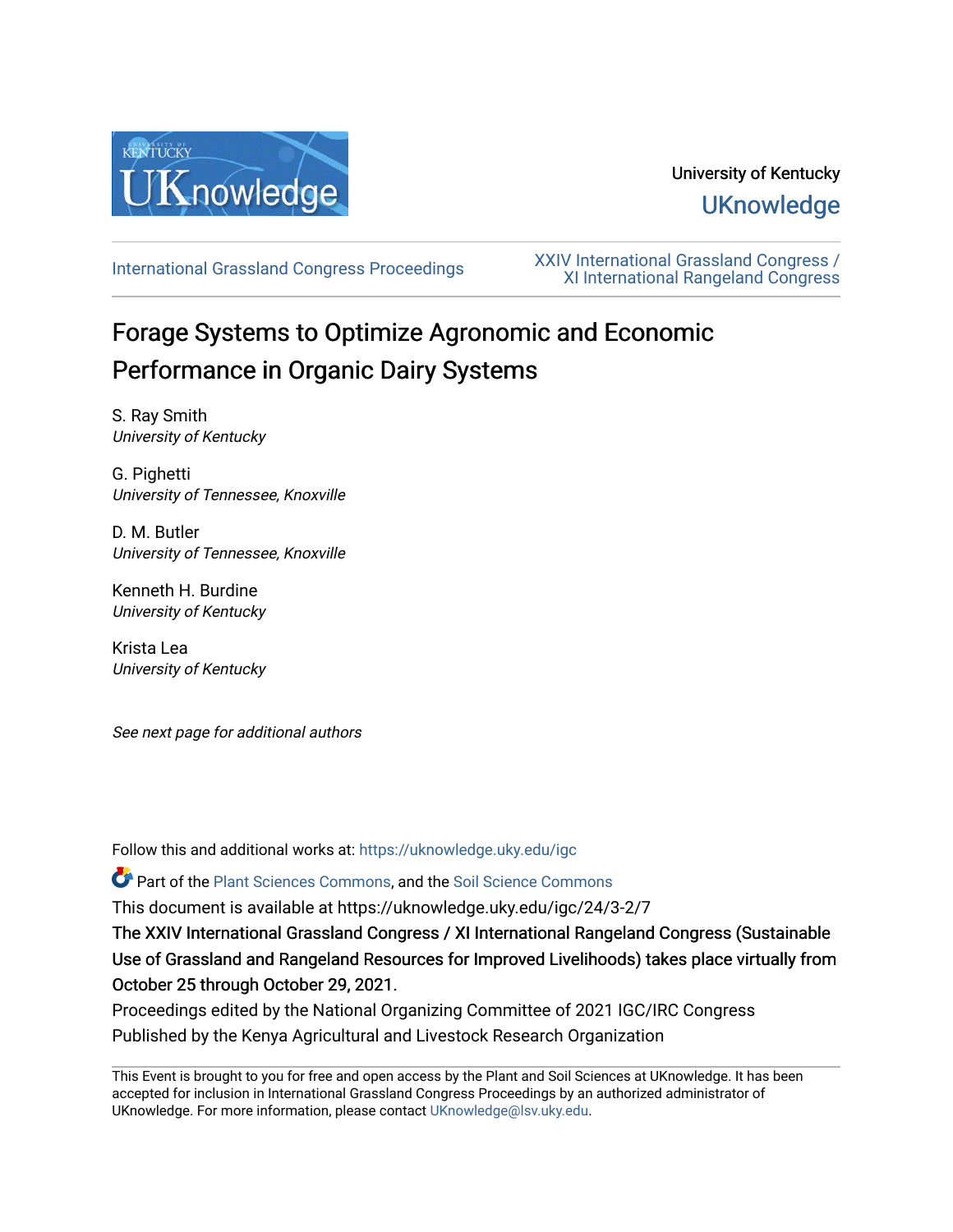# Presenter Information

S. Ray Smith, G. Pighetti, D. M. Butler, Kenneth H. Burdine, Krista Lea, K. Mercier, K. Payne, J. Allison, Gary E. Bates, N. Colton, A. Rius, P. Krawczel, and E. Eckelkamp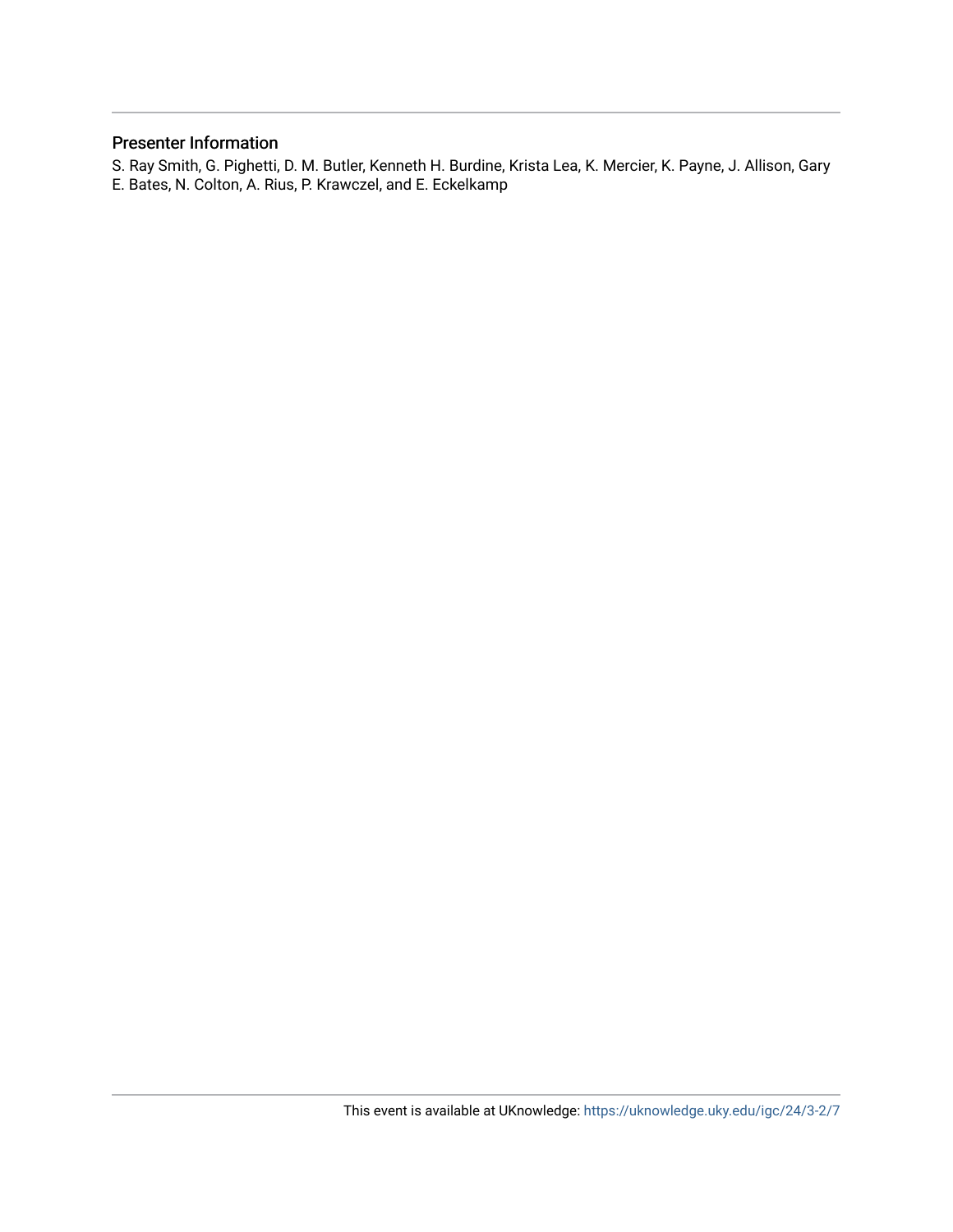# Forage Systems to Optimize Agronomic and Economic Performance in Organic Dairy Systems

Smith, S.R.\*; Pighetti, G.†; Butler, D.M.†; Burdine, K.H.\*; Lea, K.\*; Mercier, K.\*; Payne, K.<sup>††</sup>; Allison, J.\*; Bates, G.E.† ; Colton ,N.\*; Rius, A.† ; Krawczel, P.† ; Eckelkamp, E.†

\*University of Kentucky, Lexington, KY USA; †University of Tennessee, Knoxville, TN USA; ††Virginia Tech, S. Piedmont Station, Blackstone, VA USA

**Key words**: dairy; organic; forage systems

#### **Abstract**

Organic dairy production in the USA is growing, but most forage systems research focuses on conventional production practices. As a result, organic dairy producers have limited science-based information to assist with farm and livestock management. The objective of this project was to use a multi-faceted approach to determine the ideal species mixtures for organic dairy production as well as document forage quality, forage yield, soil characteristics, milk production and milk quality during the grazing season. The forages studied ranged from a single species monoculture to a four species mixture of warm and cool season grasses and legumes. Nine distinct forage systems were seeded into small plots at the University of Tennessee and University of Kentucky research farms using organic practices. These plots were monitored for three years for yield, quality, species composition, and soil characteristics. The four best performing forage systems were planted in small paddocks on organic dairy farms in Tennessee and Kentucky to evaluate forage yield, forage quality, seasonality of production, and suitability for on-farm milk production. The superior forage system was established on a 4 ha paddock and compared the existing forage system used by each of the dairy farms. These larger paddocks allowed continued measurements of forage yield and quality, as well as measurements of milk production, milk quality, and grazing behaviour of the animals. The information from this project is currently being incorporated into a total farm management system for organic dairy producers in the Southeastern USA.

## **Introduction**

The demands for organic milk continue to rise in the United States, with supply not keeping pace with demand. In the southeast, pastures are available for extended periods of time compared to the midwest and northeast, and there is an opportunity to increase the supply of organic milk while minimizing costs spent on grains and fuel. There also is increasing interest by producers in the Southeast to transition to organic milk production as a means to increase the viability of small, family farms. However, there is limited research and extension information from this region to help with the transition to organic or help farmers once the switch to organic has been established. This is especially true in the areas of forage management, maximizing forage use for greatest efficiency and productivity, animal health, managing heat stress, economics of organic systems, and effective decision support tools.

The overall objective of this project was to use a multi-faceted approach to determine the ideal species mixtures for organic dairy production in the Southeastern USA as well as document forage quality, forage yield, soil characteristics, milk production, milk quality and animal health during the grazing season. This paper focuses on the forage components and economics of the project and future papers will highlight the animal health and milk quality aspects of the research.

# **Methods**

Agronomic Research - This research project was initiated with a study that compared standard perennial monocultures with simple and complex mixtures of species and functional groups (warm- and cool-season annual and perennial grasses and legumes) in order to determine feasible forage mixtures suited to organic production in the region. Small plots (1.5 x 7.5m) were established on the organic research units of the University of Kentucky, Lexington, KY and the University of Tennessee, Knoxville, TN. Nine forage mixtures were planted in a randomized complete block design with four replicates. Initial establishment was fall of 2015, with some reestablishment in TN spring of 2016 and harvests occurred during the 2016-2018 growing seasons. Annual warm and cool season components were planted in May and September each year, respectively. These plots were managed organically with no application of herbicides, insecticides, or commercial fertilizers. The growth and maturity stage of the plots were assessed weekly to ensure timely harvests. The forage mixtures were as follows: A - red clover (*Trifolium pratense* L.) monoculture; B orchardgrass (*Dactylis glomerata* L.) monoculture; C - red clover + orchardgrass mixture; D - alfalfa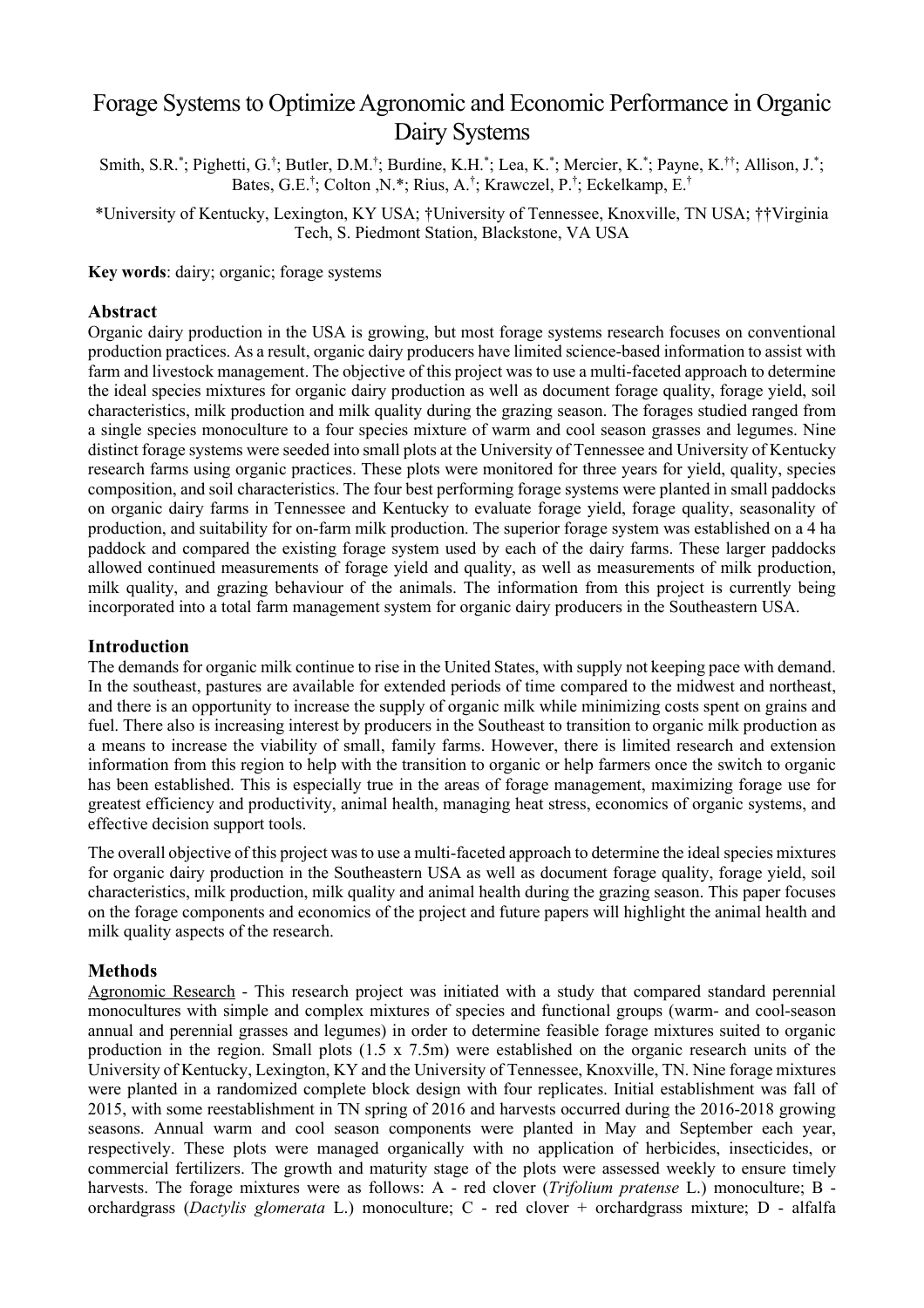(*Medicago sativa* L.) + orchardgrass mixture; E - red clover + orchardgrass + novel endophyte tall fescue (*Schedonorus arundinaceus* (Schreb.) Dumort.) mixture; F - red clover + orchardgrass + crabgrass (*Digitaria ciliaris* (Retz.) Koeler) mixture; G - red clover + annual ryegrass (*Lolium multiflorum* (Lam.) Husnot) + crabgrass mixture; H - crimson clover (*Trifolium incarnatum* L.) + annual ryegrass followed by sorghumsudangrass (*Sorghum bicolor* (L.) Moench *x S. bicolor* (L.) Moench *var. sudanense* (Piper) Hitchc.) + cowpea (*Vigna unguiculata* (L.) Walp.) mixture; and I - crimson clover + annual ryegrass followed by crabgrass + annual lespedeza (*Kummerowia spp.* Schindl.)

Economic Modelling – One component of this project was the development of a linear programing model to represent a typical whole-farm organic dairy operation in the Southeastern United States. The representative dairy farm modelled was based on actual organic dairy operations in Tennessee and Kentucky. The model was designed investigate and optimize enterprise and feed options for the operation.

#### **Results**

The highest yielding treatment in Kentucky over the 3 year study was the alfalfa/orchardgrass mixture (Fig. 1). In contrast, 150 miles south in Tennessee, the cool season/warm season mixture of crimson clover/annual ryegrass and sorghum-sudangrass(SS)/cowpea was the highest yielding mixture (Fig. 2). During the summer of 2016 the perennial cool season forage treatments had the highest summer crude protein (CP)  $(-20\%)$  in KY with the exception of the pure orchardgrass stand. Crude protein values in TN were overall lower than KY (<13%) and the lowest CP was the high yielding SS containing mixture at 8%. Fiber values were similar for all treatments in KY (NDF=39-45), with the exception of the SS treatment at NDF=55. In Tennessee, NDF values were all above 50 and the SS value was highest at NDF=64. The alfalfa/orchardgrass ADF value was 29 in KY, but not significantly different than the other treatments that ranged from ADF=30-35. In TN, the crabgrass/annual lespedeza mixture had the lowest ADF at 34, with the other treatments ranging from ADF=38-43. Overall, forage quality was related to the legume percentage in the mixtures, partly explaining the higher forage quality for most of the treatments in KY.

#### **Discussion**

The economic modelling component used the small plot and on-farm data and



*Figure 1. Yield of organically managed warm and cool season forages in Kentucky averaged over the 2016, 2017, and 2018 growing seasons.*



*Figure 2. Yield of organically managed warm and cool season forages in Tennessee averaged over the 2016, 2017, and 2018 growing seasons.*

was published in Agricultural Systems Journal by Allison et al. (2021). The model showed that the perennial cool season mixture provided the most cost efficient forage production in comparison to the annual cool/warm season mixtures mainly because of the added cost of planting annual forages twice per year. Based on 2019 organic milk price levels, the modelled farm was profitable, but price trends for organic milk and the cost of transitioning to an organic dairy production system created significant potential challenges. The model confirmed the cost-effectiveness of significant feed allocation through grazing (a minimum of 30% dry matter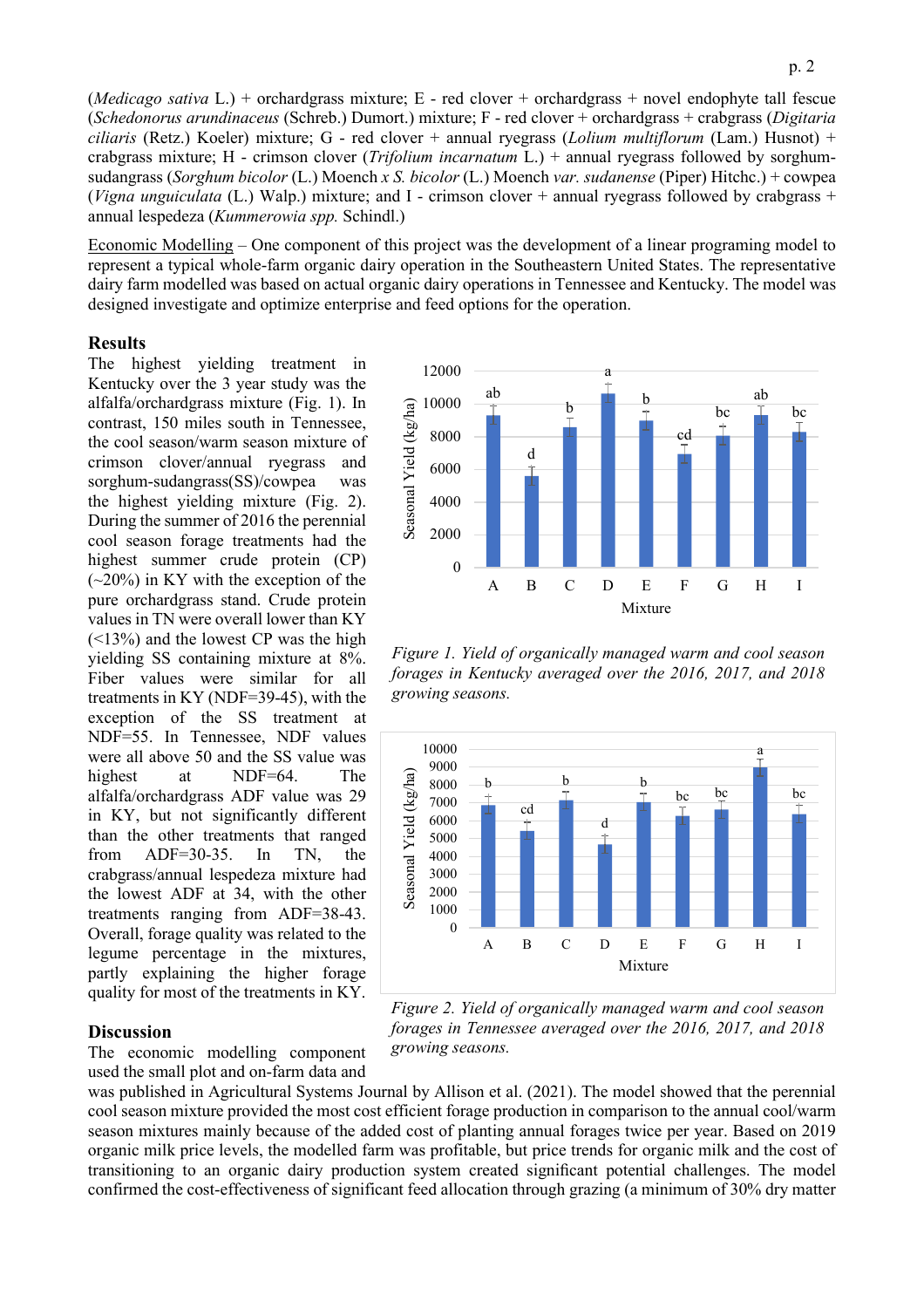intake from grazing is required for USDA certified organic production), but the production and purchasing of additional supplemental feeds provided economically viable increased milk production.

Agronomically, the results from the small plot research agree with the conclusions of the modelling project, in that the yield and quality of the alfalfa/orchardgrass mixture (at least in KY) was superior to the annual mixture containing sorghum-sudangrass. It is important to note that these conclusions were based on organic forage production, in a conventional system with high fertilizer N inputs, the annual warm season forages would likely have higher yields and potentially higher quality.

## **Application of Research**

Based on the yield and quality results of these small plot studies, four mixtures were planted in on-farm trials in KY and TN. The results from these on-farm trials were incorporated into an Excel based decision support tool that provides producers the ability to calculate estimated costs of production for organic pasture mixtures. This decision tool also allows producers manipulate all of the input options. The tool does not take forms of revenue into consideration, but considers input and machinery costs relevant to annual yields. All calculations are done on a per unit area basis as well as at the whole-farm level. The field sizes are in acres  $(2.5 \text{ acres} = 1$ ha) and English units of yield (1 lb =  $0.4$  kg and 1 ton =  $0.91$  tonnes) to better facilitate interpretation by US producers. Individual sheets are provided for each budget, and a summary sheet is used to easily compare total costs across the mixtures.

| Table 2. Input Quantities per Acre |                          |                    | Table 3. Input Prices (\$/units)                                |    |                         |                              |                                   |                     |
|------------------------------------|--------------------------|--------------------|-----------------------------------------------------------------|----|-------------------------|------------------------------|-----------------------------------|---------------------|
| Input                              | Quantity (units/acre)    |                    | Input                                                           |    | <b>Dollars Per Unit</b> |                              |                                   |                     |
| Manure (tons)                      | $\overline{2}$           |                    | Manure (\$/ton)                                                 |    | \$15.00                 |                              |                                   |                     |
| Lime (tons)                        | $\overline{2}$           |                    | Lime (\$/ton)                                                   |    | \$20.00                 |                              |                                   |                     |
| Grazing/Roatation Labor (hours)    | 1                        |                    | General Labor (\$/hour)                                         |    | \$11.00                 |                              |                                   |                     |
| Fence Maintenance Labor            | 1                        |                    | Operator Labor (\$/hour)                                        |    | \$18.00                 |                              |                                   |                     |
| Other Labor (hours)                | $\mathbf{0}$             |                    | Farm Diesel (\$/gallon)                                         |    | \$2.25                  |                              |                                   |                     |
| Operating Interest (%)             | 6%                       |                    | Pasture Cash Rent Equiv. (\$/acre)                              |    | \$45.00                 |                              |                                   |                     |
| Interest Period (Months)           | 6                        | Rental             |                                                                 |    | \$0.00                  |                              |                                   |                     |
| Forage Stand Useful Life (years)   | 4                        |                    | Other Variable Costs                                            |    | \$0.00                  |                              |                                   |                     |
| Forage Utilization Efficiency (%)  | 70%                      |                    | Other Fixed Costs                                               |    | \$0.00                  |                              |                                   |                     |
| Table 4. Seed Prices<br>Species    | <b>Dollars Per Pound</b> |                    | Table 5. Seeding Rates By Mixture<br><b>Mixture and Species</b> |    | <b>Pounds Per Acre</b>  |                              | <b>Mixture and Species</b>        |                     |
|                                    |                          |                    |                                                                 |    |                         |                              |                                   |                     |
| Alfalfa                            | \$4.50                   |                    | Mix A - Warm Red Clover (WRC)                                   |    |                         |                              | Mix B - Warm Crimson Clover (WCC) |                     |
| Annual Lespedeza                   | \$4.50                   |                    | <b>Red Clover</b>                                               |    | 8                       |                              | Crimson Clover                    |                     |
| Annual Ryegrass                    | \$0.95                   |                    | Annual Ryegrass                                                 | 20 |                         | Annual Ryegrass              |                                   |                     |
| \$1.69<br>Cowpea                   |                          |                    | Crabgrass                                                       | 4  |                         | Sorghum-Sudangrass (Sudex)   |                                   |                     |
| \$7.50<br>Crabgrass                |                          |                    | Annual Lespedeza                                                |    | 15                      |                              | Cowpea                            |                     |
| Crimson Clover                     | \$1.50                   |                    |                                                                 |    |                         |                              |                                   |                     |
| Orchardgrass                       | \$3.50                   |                    | Mix C - Cool Season (CS)                                        |    |                         | Mix D - Warm Turnip and Rape |                                   |                     |
| Rape                               | \$2.50                   |                    | <b>Red Clover</b>                                               |    | 5                       |                              | Turnip                            |                     |
| Red Clover                         | \$3.00                   |                    | Alfalfa                                                         |    | 10                      |                              | Rape                              |                     |
| Sorghum-Sudangrass (Sudex)         | \$1.06                   |                    | Orchardgrass                                                    |    | 5                       |                              | Spring Oat                        |                     |
| Spring Oat                         | \$0.40                   |                    | Tall Fescue                                                     |    | 8                       |                              | Annual Ryegrass                   |                     |
| <b>Tall Fescue</b><br>\$3.50       |                          |                    |                                                                 |    |                         |                              | Sorghum-Sudan (sudex)             |                     |
| \$2.50<br>Turnip                   |                          |                    |                                                                 |    |                         |                              | Cowpea                            |                     |
|                                    |                          |                    |                                                                 |    |                         |                              |                                   |                     |
| A Instructions<br>A Cover          | $\triangle$ Inputs       | <b>△</b> Machinery | A Summary                                                       |    | A - Annual Budget       | B                            | - Annual Budget                   | <b>A</b> C - Annual |

*Figure 3. General input quantities and prices are accounted for on the Inputs page. The seed quantities and yields that are present are the actual values from on-farm research trials.*